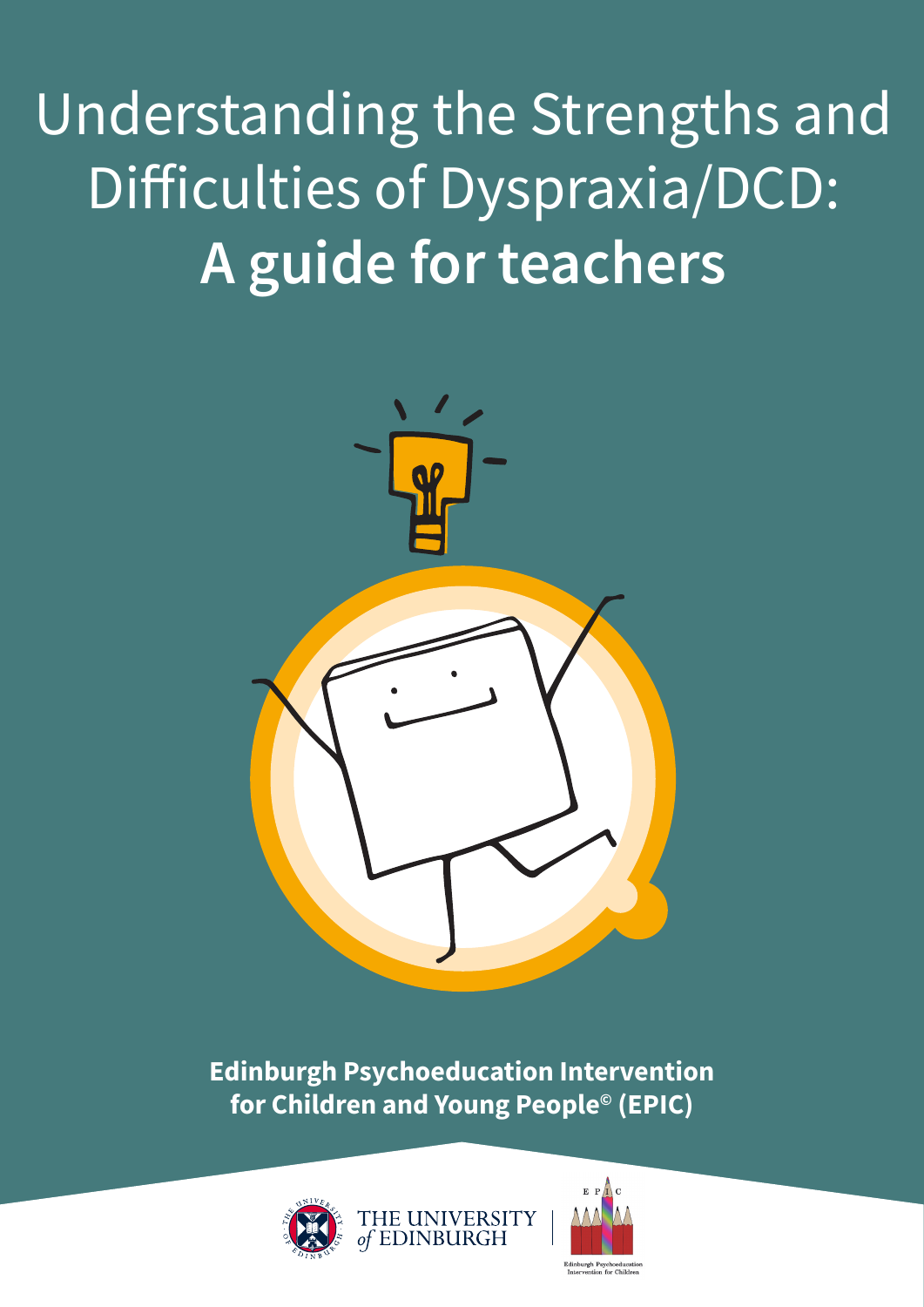#### **EPIC Booklets**

There are two types of EPIC booklets:

- 1) The **EPIC Strengths and Difficulties** booklets.
- 2) The **EPIC Strategy** booklet.

#### This is the **EPIC Strengths and Difficulties** booklet for **Dyspraxia/DCD**

If you would like to read more about strategies for developing skills and managing difficulties see the **EPIC Strategy** booklet.

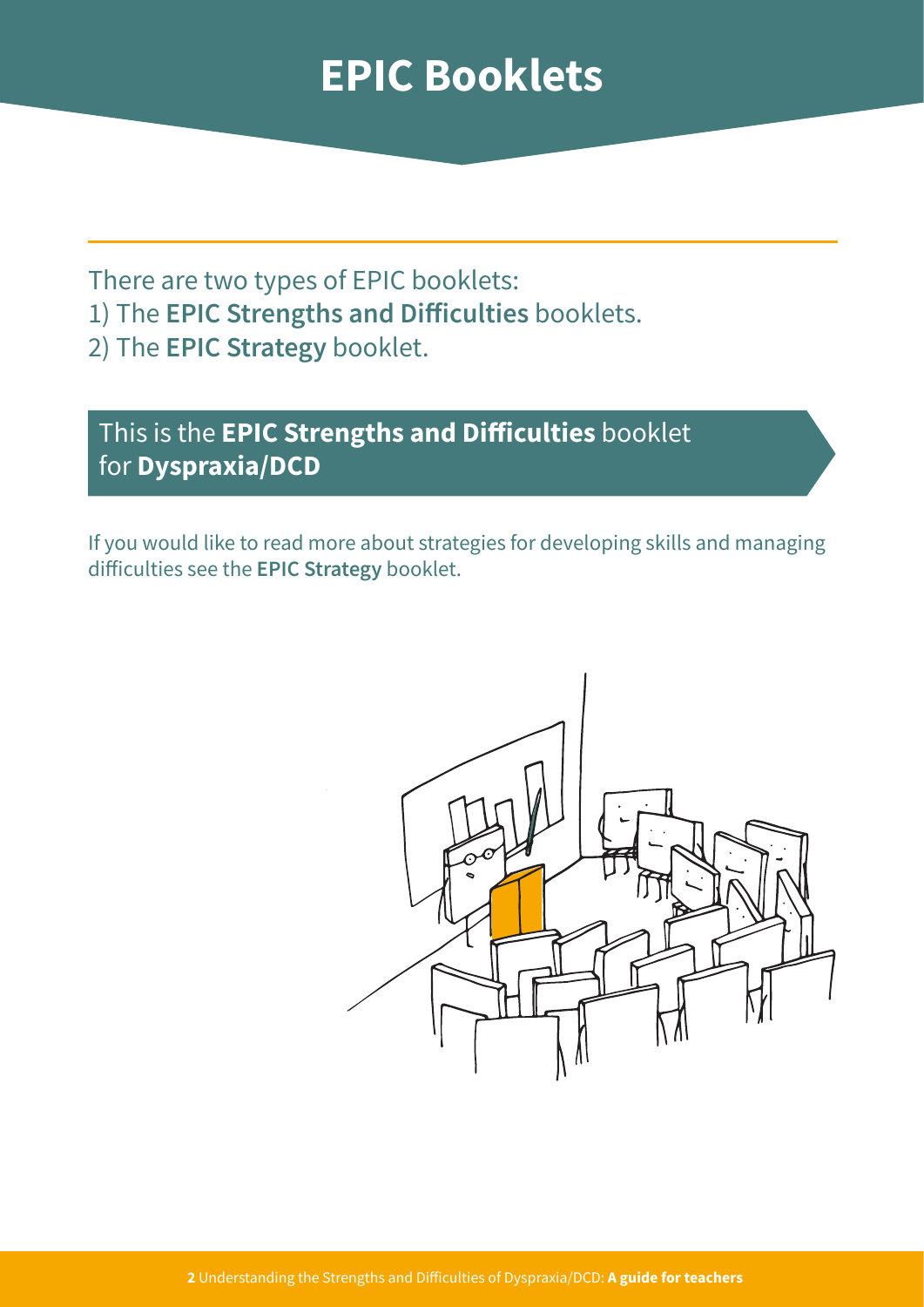We hope this guide will help you to further understand children with DCD and give you some more ideas of how to support them in school.

While this booklet was made with children with DCD in mind, the difficulties described are often relevant to:

- 1. A child struggling with one of the difficulties described.
- 2. A child with another diagnosis such as autism, ADHD, dyslexia, dyscalculia or children born prematurely.
- 3. The ideas described in this booklet are mainly applicable to children up to the end of primary school but are relevant for adolescents as well.
- 4. Understanding the concepts in this booklet can benefit the whole class by maintaining a positive learning environment and supporting every child to access the curriculum.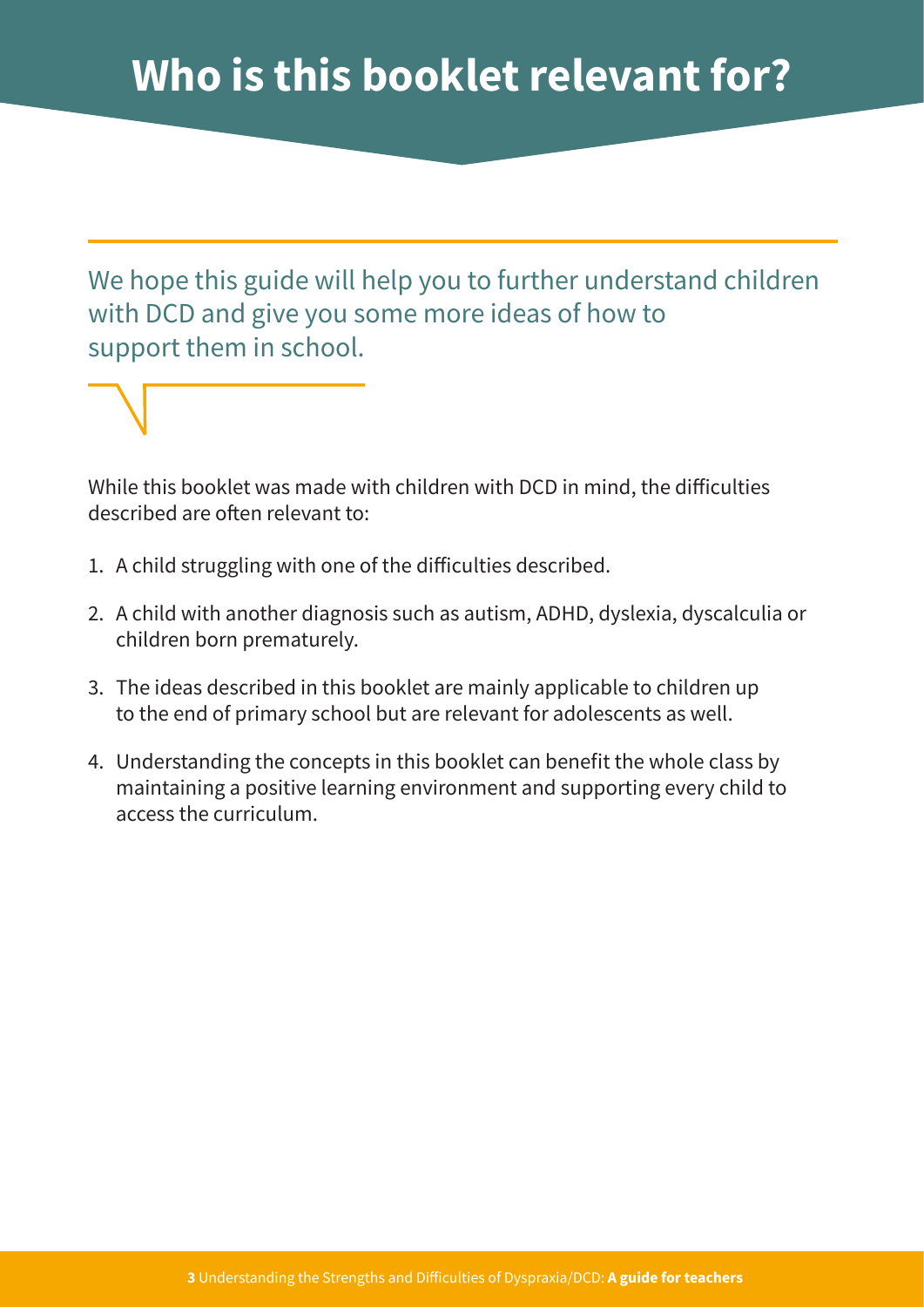Developmental Coordination Disorder (DCD), also known as Dyspraxia, is common.

Everyone with DCD is different but generally it impacts fine motor skills (e.g. holding a pencil) and/or gross motor skills (e.g. riding a bicycle). It can also impact the ability to organise yourself, remember information and control actions.



- Children with DCD often show sensory processing differences. They may be sensory avoidant e.g. leaving a room when noises are too loud for them. Or they may be sensory seeking and seek more sensory stimulation e.g. using a fidget spinner. A lot of children have a combination of both.
- Children with DCD often show some co-occurring ADHD symptoms and can also be hyperactive and impulsive. For children who are hyperactive it is often the first thing that we see because the behaviour is so visible. It is important to look past this external behaviour and focus on the thinking difficulties.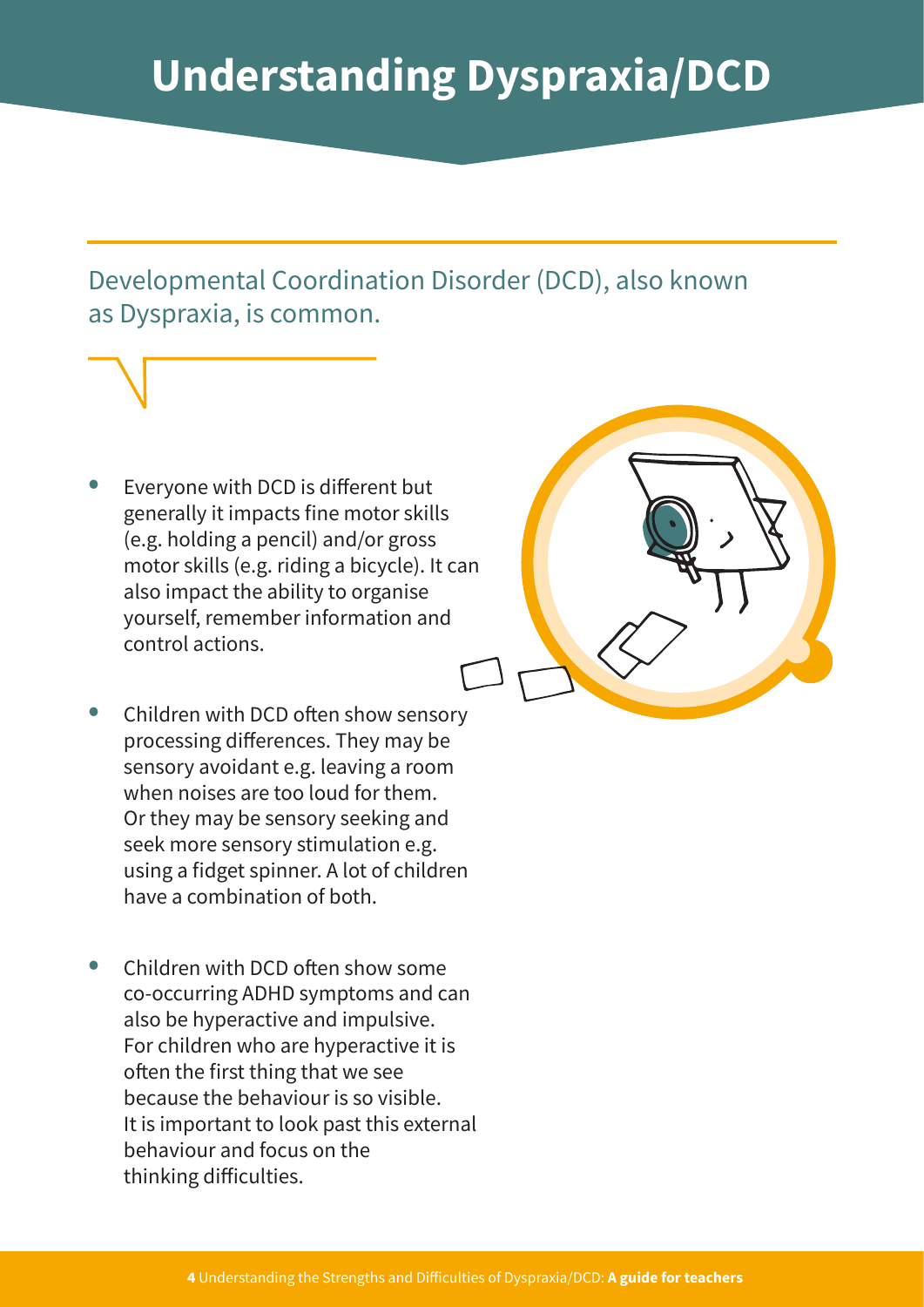#### **DCD facts**

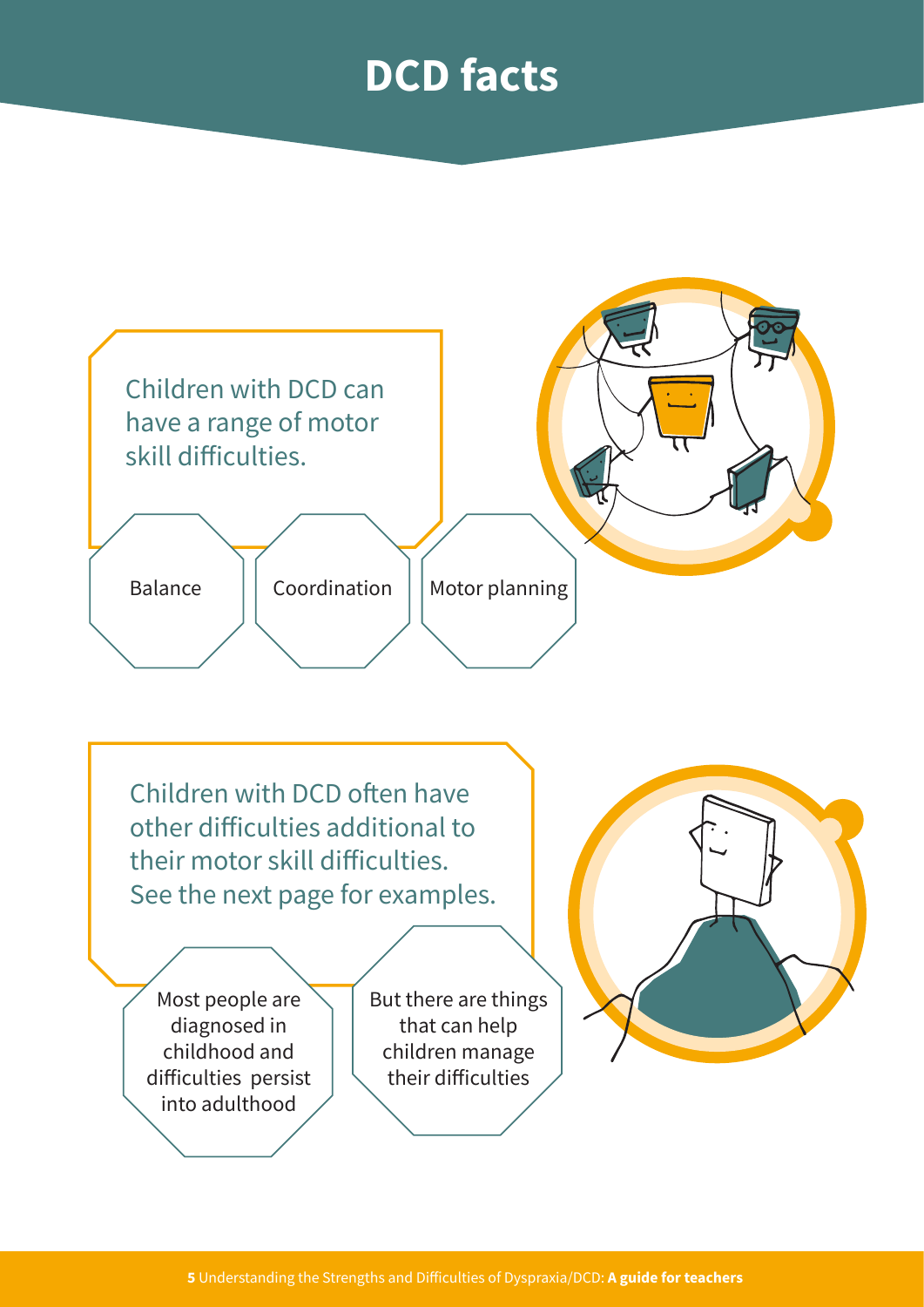All children with DCD are different, but they may have a range of difficulties beyond their motor skill difficulties.

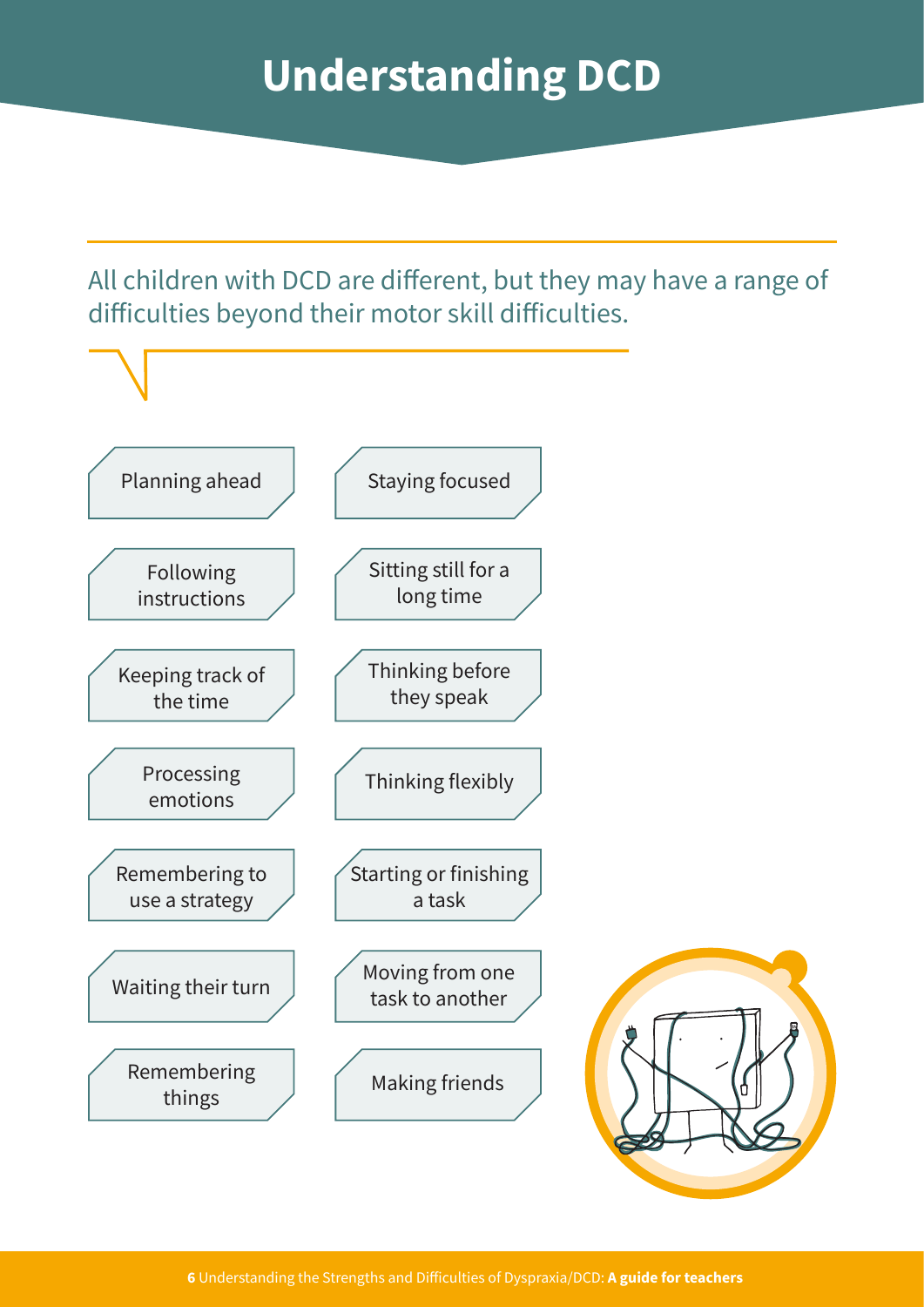Children with DCD can also have lots of different strengths. It is important to think of a child with DCD in relation to areas of strengths as well as their areas of difficulty.

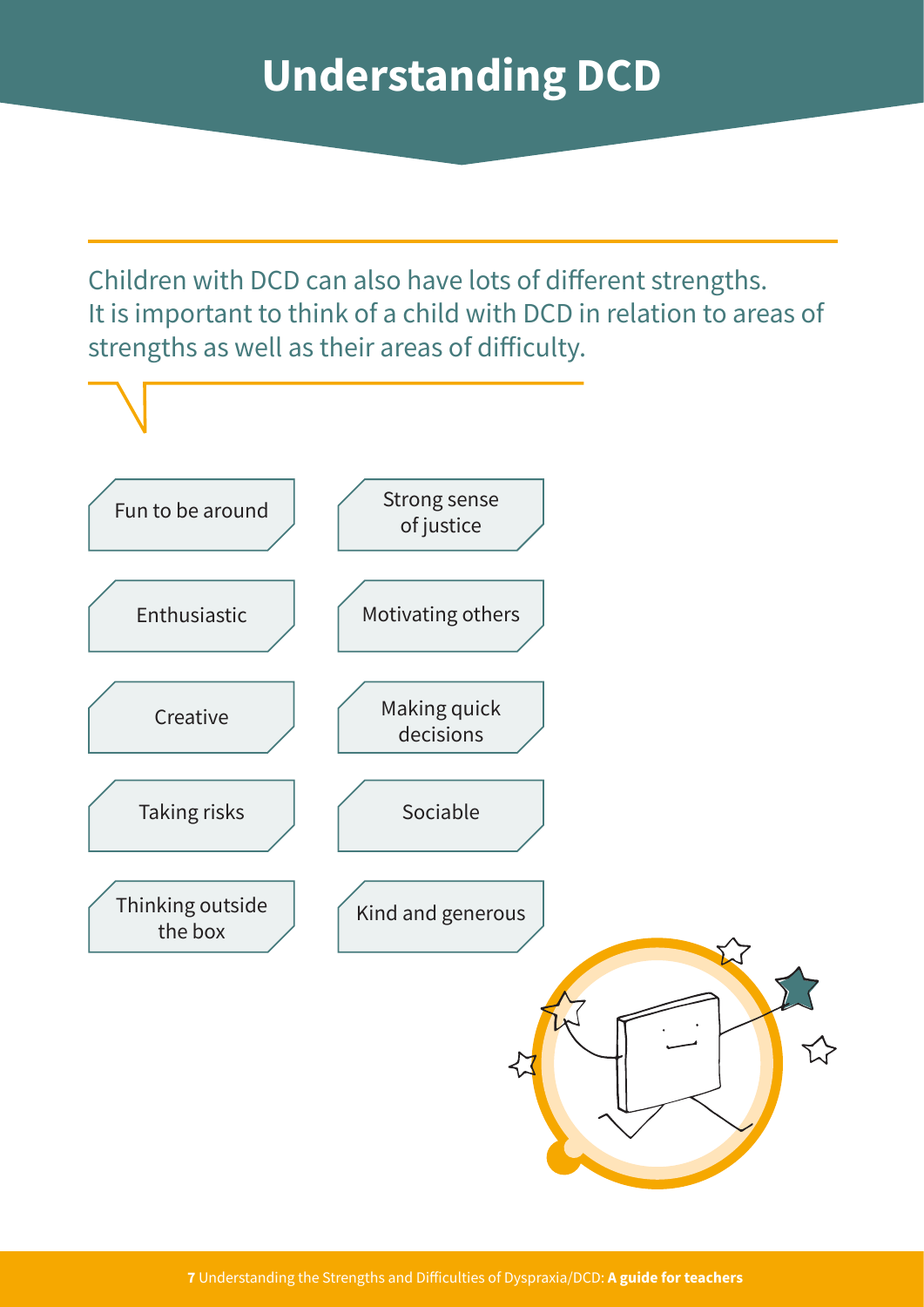#### Thinking and Learning

Some of the difficulties listed on page **6** are caused by underlying processes in the brain called **"executive functions"**.

Many children with DCD show executive function difficulties but may differ from one another in areas they have difficulty with.

For example, some may have a difficulty controlling their attention while others are impacted by difficulties in memory or planning. It is important to identify which areas are underlying the child's difficulty with learning.

**Executive functions:**

- **• Inhibition**
- **• Attention**
- **• Working memory**
- **• Planning**
- **• Self-regulation**
- **• Emotional well-being**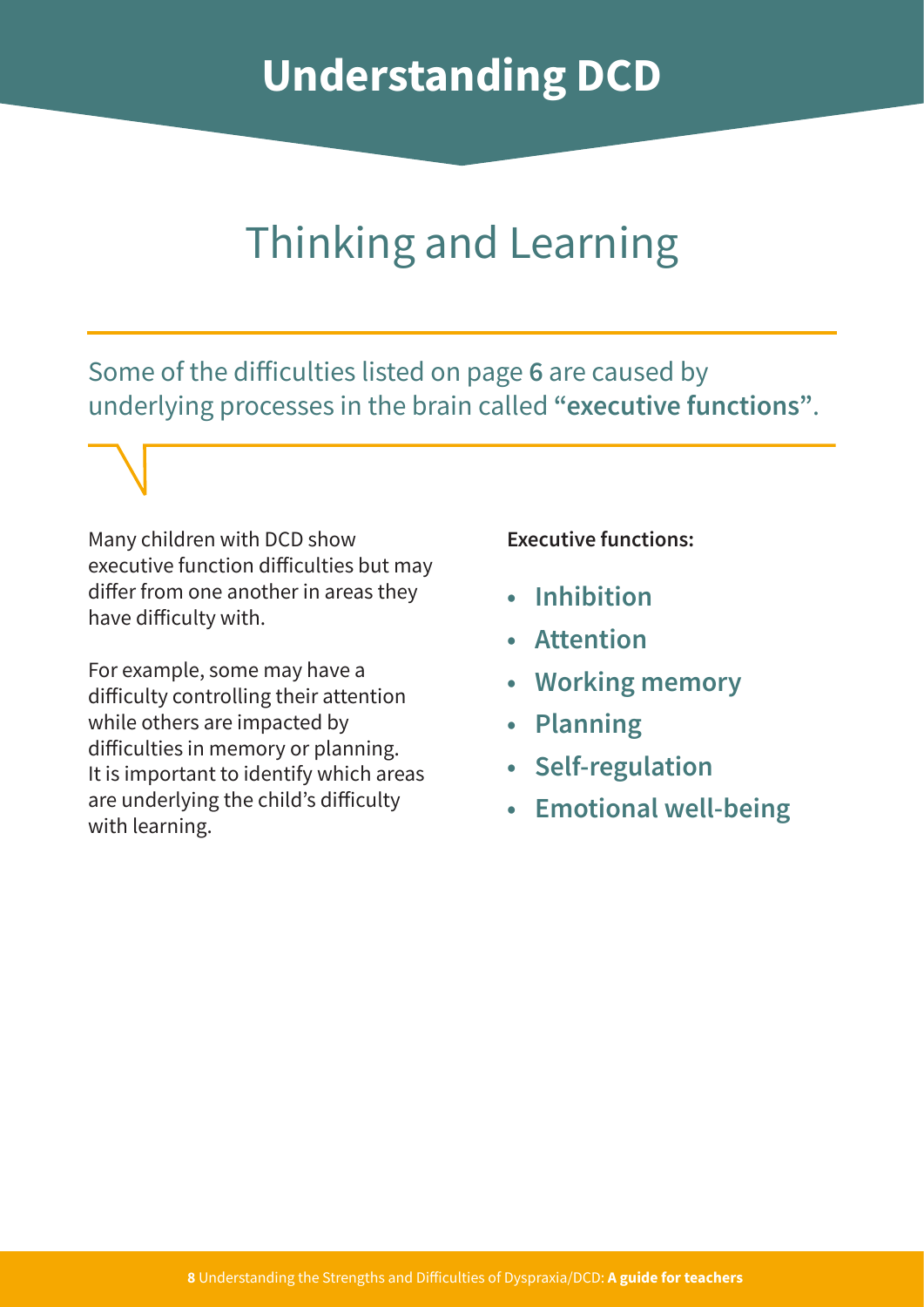# Inhibition

Difficulty with avoiding distractors and generally controlling responses are sometime features seen in children with DCD.



See pages **10-11**, **36**, and **39** in the **EPIC Strategy** booklet for strategies to help with inhibition control.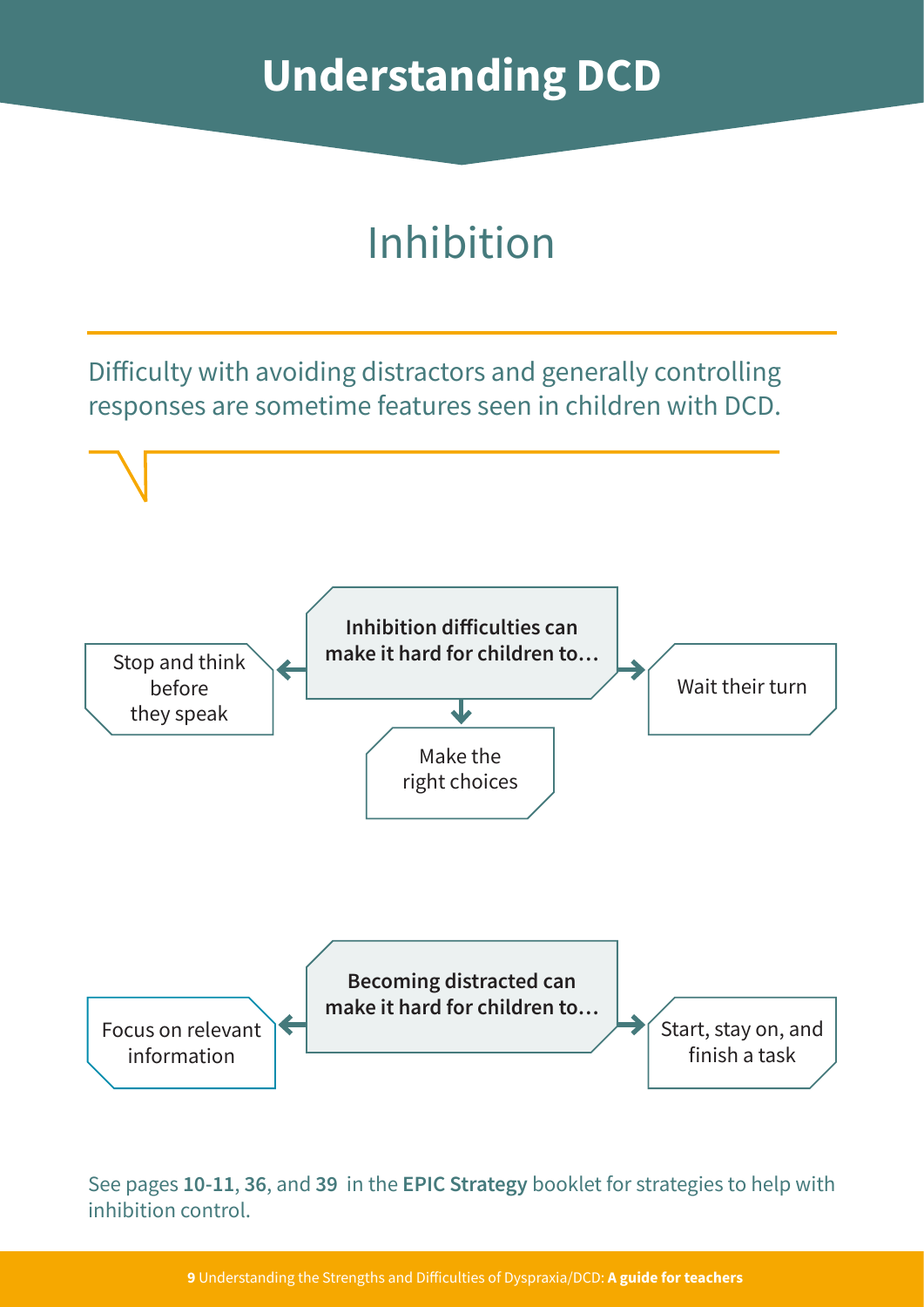#### Attention

Attention difficulties are a common feature of DCD.



#### **Important Note:**

Not all children with DCD have an 'attention' problem but other executive function difficulties can look like poor attention e.g. sometimes a child seems like they are not paying attention but actually the issue is working memory.

See pages **12-16**, and **36** in the **EPIC Strategy** booklet for strategies to help with attention.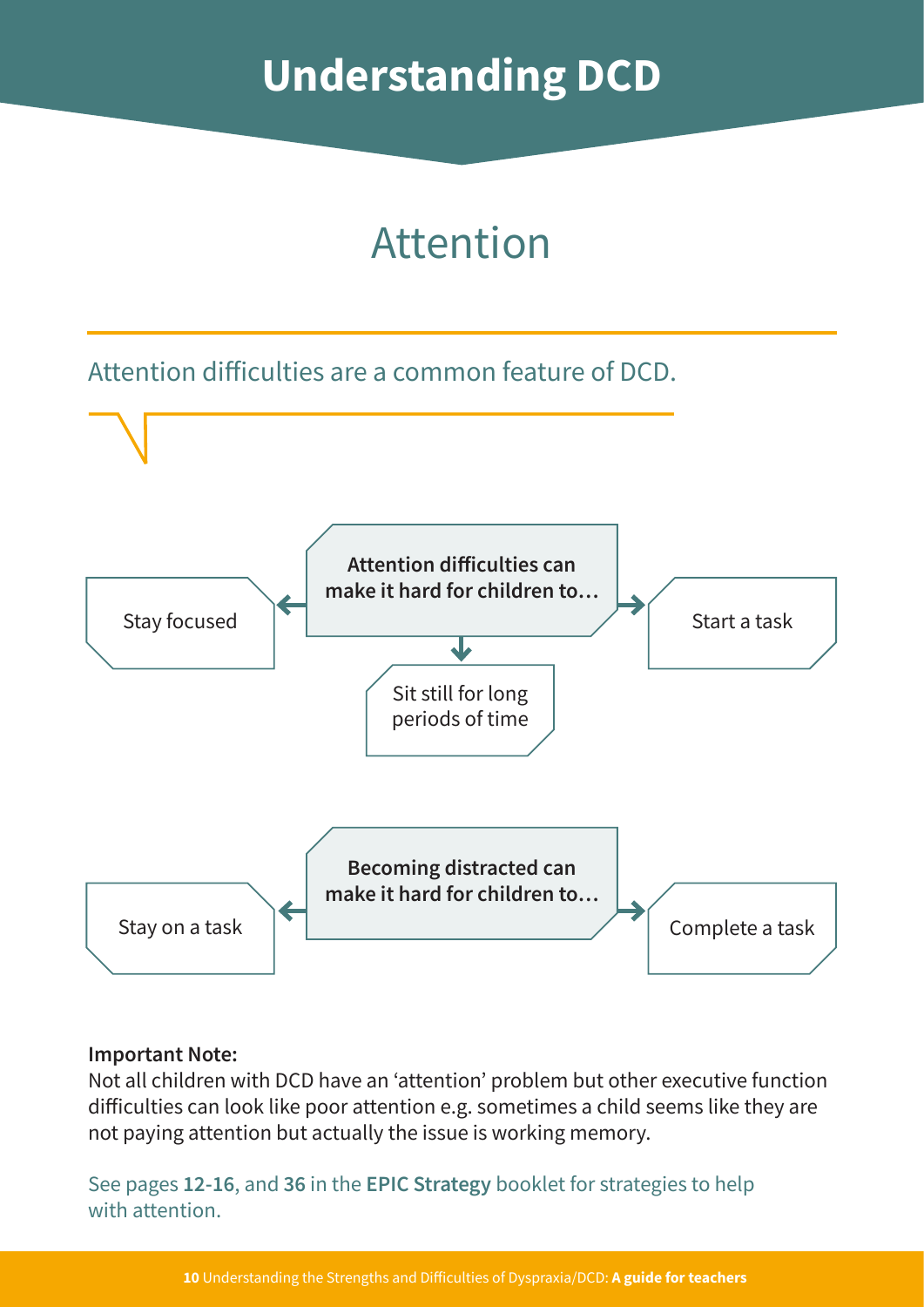### Working memory

Working memory (sometimes called short-term memory) is the mental workspace where you hold and organise information for a brief time.

#### **What does poor working memory look like?**

Often we have to hold multiple items in our mind at a time. For some children there is **limited space** to hold all of the information. They may only remember the first or last part of an instruction if it has multiple parts.

Information may **disappear more quickly** from memory unless rehearsed or aided with another strategy. Many have a difficulty **organising information in memory** or if asked to reverse the order of information in memory such as in some maths problems e.g. reversing a multiplication sum to divide it.

**These difficulties can make it hard to:**

- **• Follow instructions**
- **• Complete sums in the mind**
- **• Follow a story**

Having poor working memory can therefore impact on lots of different aspects of life.

It is particularly important strategies are in place to support children with poor working memory in school.

See pages **25-32**, **37**, and **40** in the **EPIC Strategy** booklet for strategies to help with working memory and long-term memory.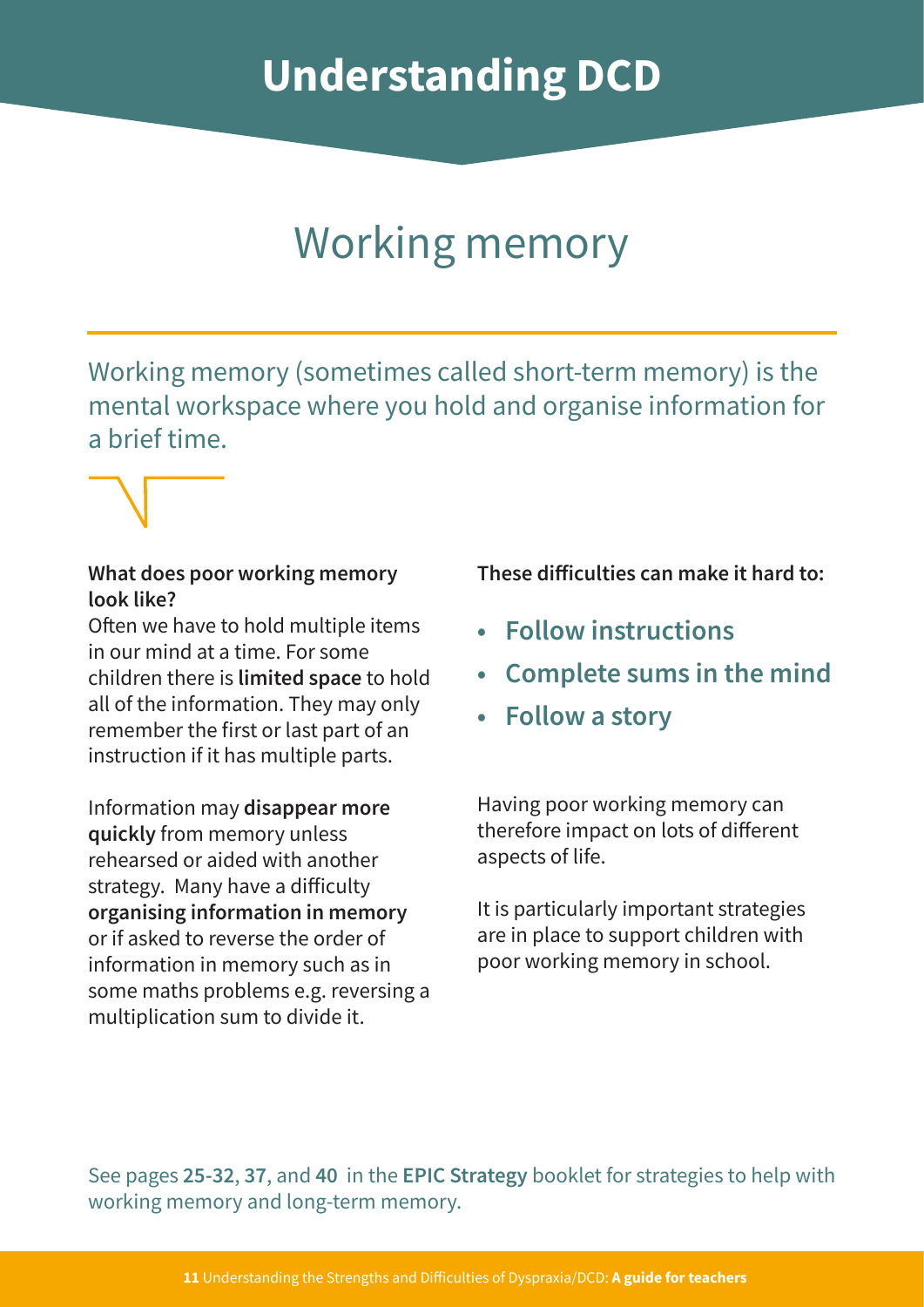### Planning

The ability to plan ahead is important for lots of different actions and activities at school.

#### **Planning is important for:**

- **• Starting and completing a task**
- **• Time management**
- **• Setting goals**

Children who are impulsive often also find it hard to **stop and think** about what they are going to do or say in advance.

This can make it difficult to get started on a task, or finish a task because they haven't thought about the steps they need to take to achieve this. Planning is important at the end of the task not just the beginning.

Children with DCD are often less likely to check their work and reminding them to plan can help it become more routine.

See pages **20-24**, **36** and **38** in the **EPIC Strategy** booklet for strategies to help with planning.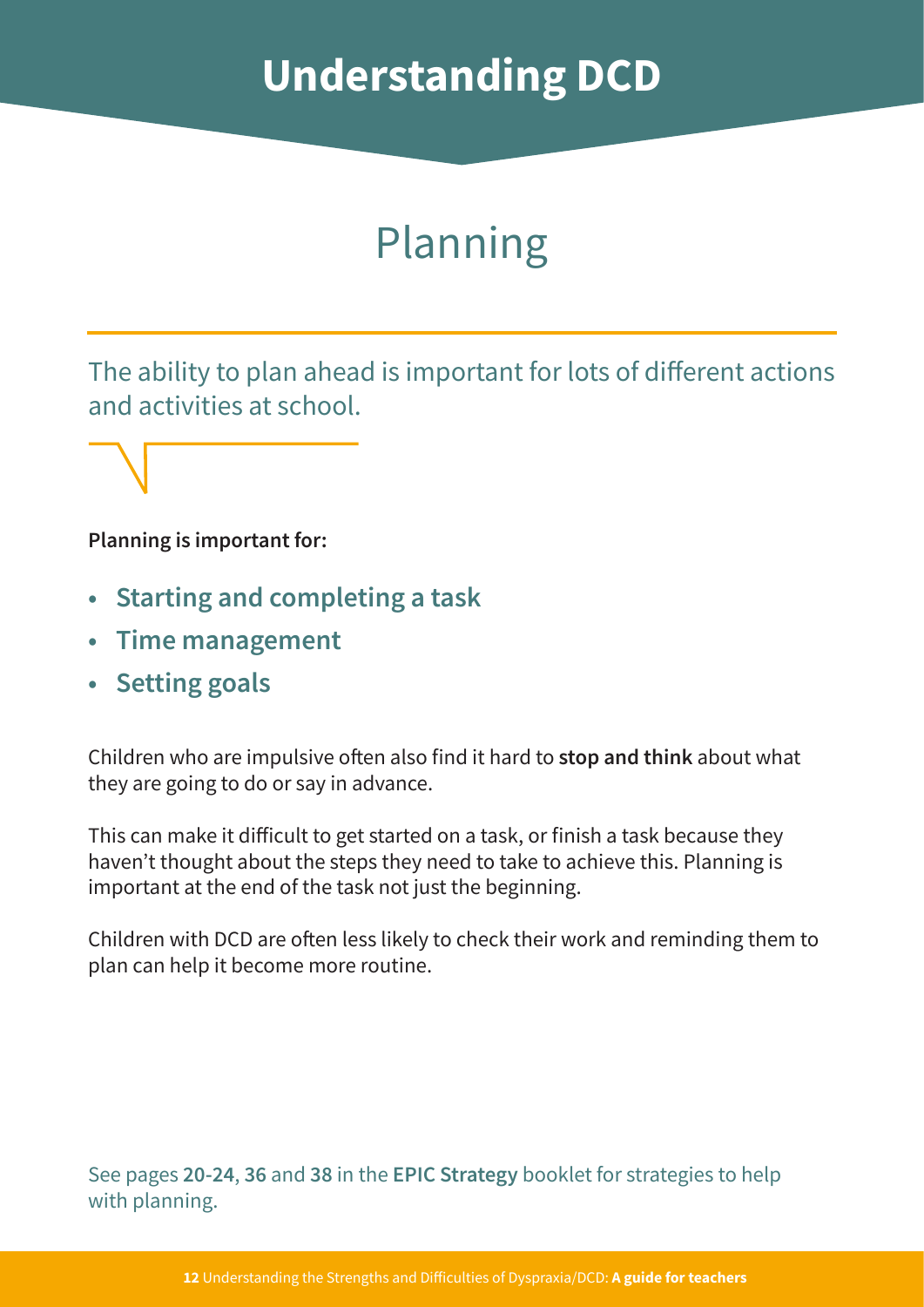#### Remembering to use a strategy

Using a strategy to help complete a task is usually an automatic behaviour for children. Children with DCD often do not think of using a strategy.

**Strategy use is important for:**

- **• Accuracy and speed in completing a task**
- **• Remembering all relevant information or steps**

In our strategy booklet we outline a wide range of internal thinking strategies e.g. rehearsal and using mental imagery. We also detail useful external resources e.g. mind-maps and diaries that can be used to support learning.

Regularly reminding the child at the start of a task to use a strategy will help them to use strategies more routinely. They may also need help practising how to identify the right strategy for different task demands.

See page **41** of the **EPIC Strategy** booklet for an example of using dialogue to explain using strategies to a child.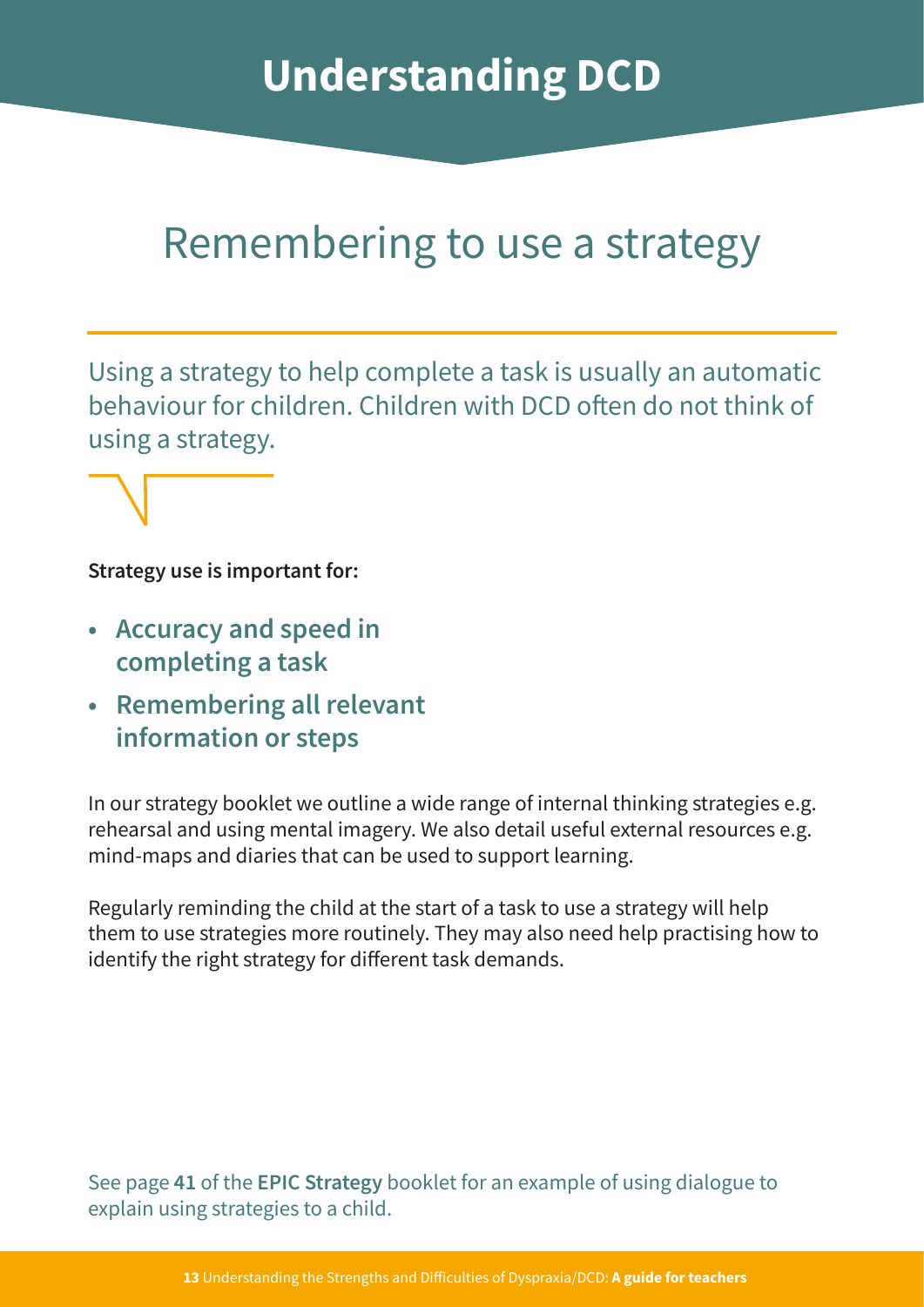# Self-regulation

Self-regulation is about being able to **recognise and monitor** task demands and to respond appropriately and flexibly.

#### **Self-regulation requires:**

- **• Stopping and Thinking**
- **• Planning your Response**
- **• Monitoring of Progress**

If a child cannot alter their responses to the demands of a task they may perform it too quickly, affecting their accuracy. Alternatively, they may complete the task more slowly without any added benefit and negatively impact time management.

If the child also has ADHD they may take stimulant medication which improves self-regulation. There are also strategies that can be used to encourage the child to regulate to task demands and to their environment.

See our website for more information on medication.

See pages **17**-**19** in the **EPIC Strategy** booklet for strategies to help with self-regulation.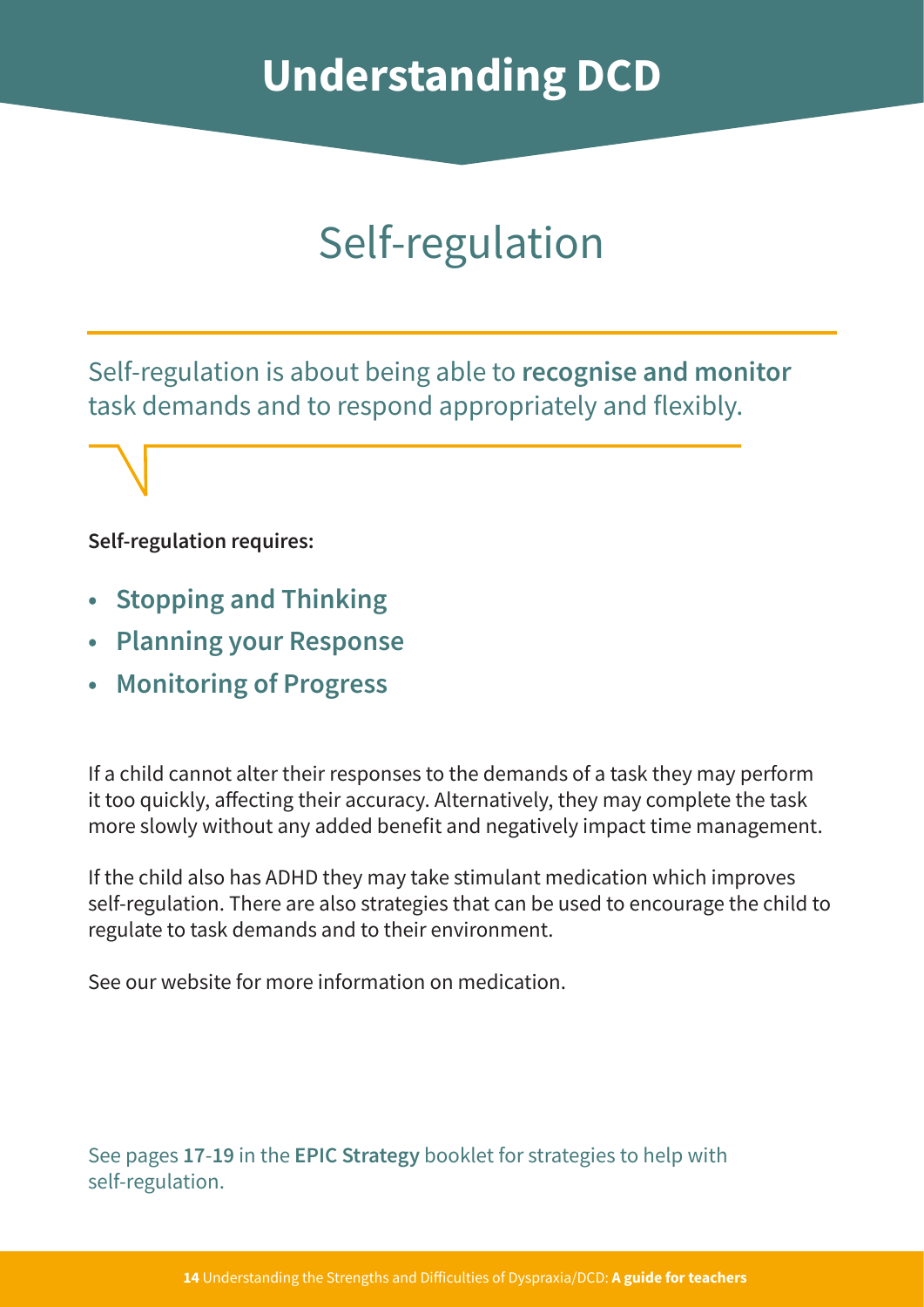#### Emotional well-being

Emotional-regulation involves being able to **recognise and monitor** what you are **thinking**, **feeling** or how you are **acting**. Children with DCD often don't 'Stop and Think' about how they are feeling before responding.

**To facilitate good emotional regulation the child should be encouraged to:**

- **• Be aware of their reactions to the environment**
- **• Monitor their responses**
- **• Self-reflect**

If a child cannot recognise what they are thinking or feeling, this can impact on how they behave. This can lead to **frustration** as they may not fully understand why they acted the way that they did.

A child may benefit from **sensory or movement breaks** to give them **time to reflect** on how they are feeling.

See pages **33-34** and **42-43** in the **EPIC Strategy** booklet for strategies to help with emotional regulation and well-being.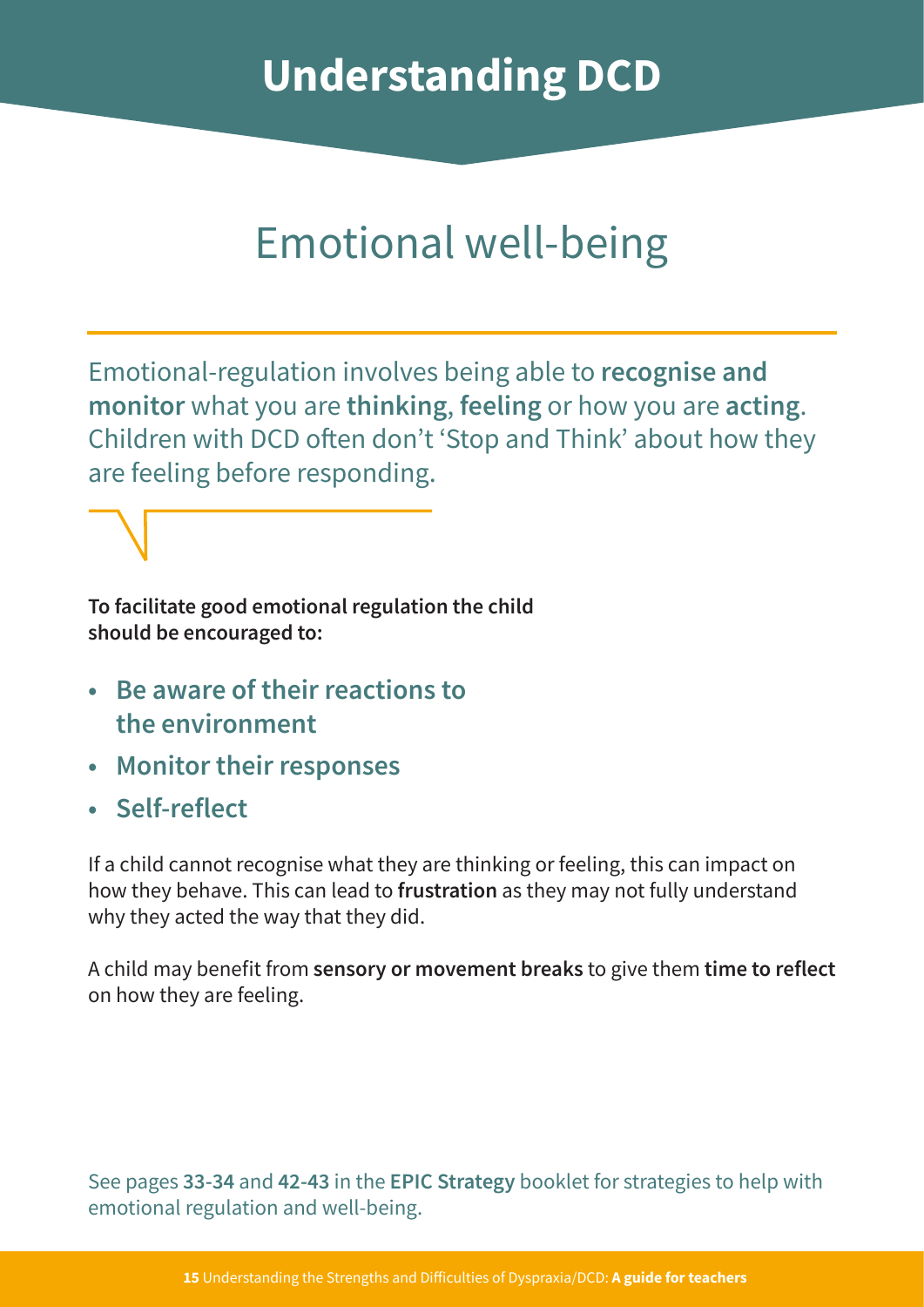### Supporting children with DCD **in the classroom**

There are many strategies that can be used that may help children with DCD.

They may work for some children but not others so it is important to first understand what the child's individual difficulties are.

You can use the previous pages to identify what difficulties your child might have and then try some of the strategies in the **EPIC Strategy** booklet that target those skills.